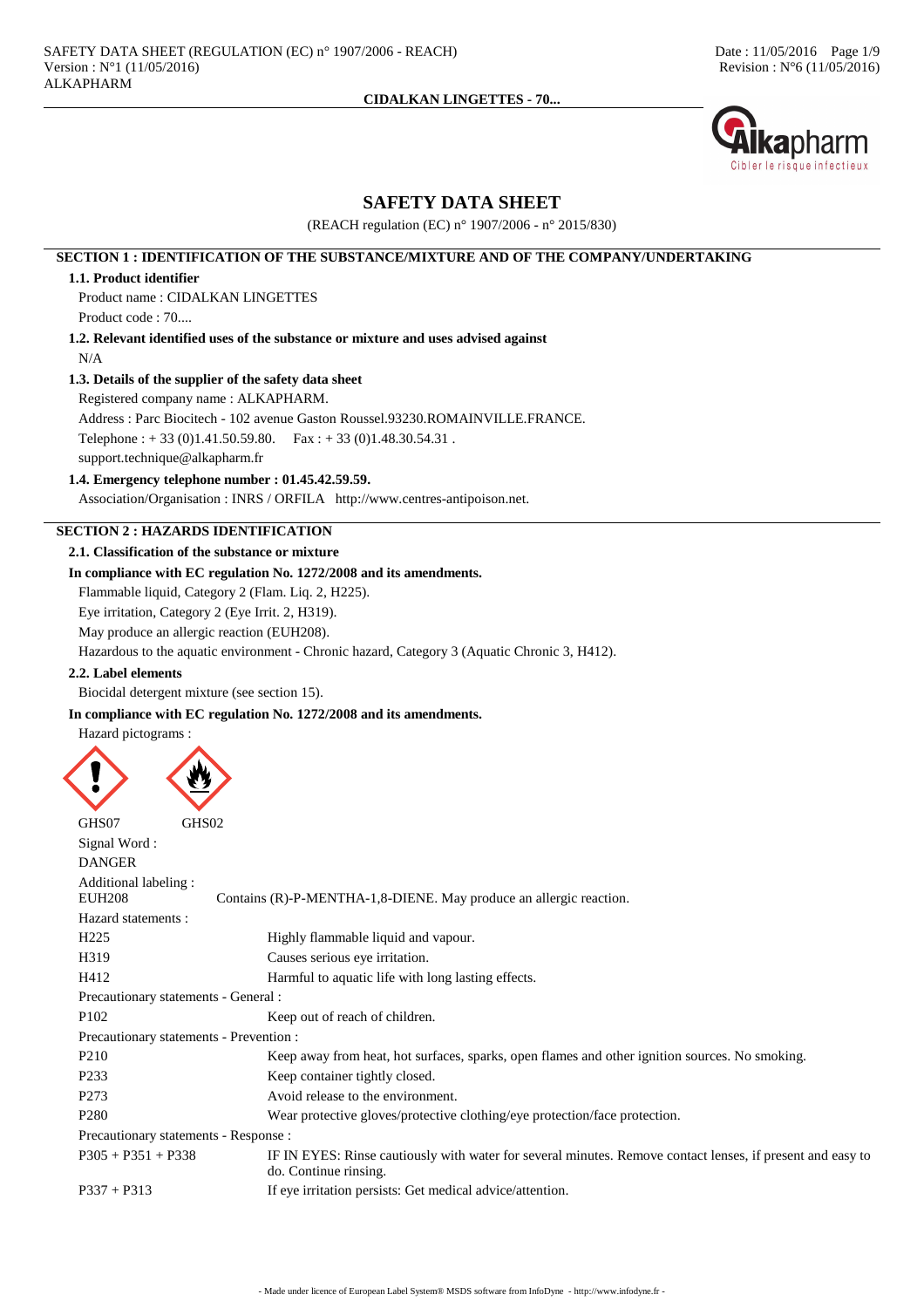Precautionary statements - Storage :

P403 + P235 Store in a well-ventilated place. Keep cool.

Precautionary statements - Disposal :

P501 Dispose of contents/container as hazardous waste.

#### **2.3. Other hazards**

The mixture does not contain substances classified as 'Substances of Very High Concern' (SVHC)  $>0.1\%$  published by the European CHemicals Agency (ECHA) under article 57 of REACH: http://echa.europa.eu/fr/candidate-list-table

The mixture satisfies neither the PBT nor the vPvB criteria for mixtures in accordance with annexe XIII of the REACH regulations EC 1907/2006.

#### **SECTION 3 : COMPOSITION/INFORMATION ON INGREDIENTS**

## **3.2. Mixtures**

#### **Composition :**

| Composition .<br>Identification  | (EC) 1272/2008             | <b>Note</b> | $\%$                |
|----------------------------------|----------------------------|-------------|---------------------|
| INDEX: 603-002-00-5              | GHS02                      | $[1]$       | $50 \le x \% < 100$ |
| $CAS: 64-17-5$                   | Dgr                        |             |                     |
| EC: 200-578-6                    | Flam. Liq. 2, H225         |             |                     |
| REACH: 01-2119457610-43          |                            |             |                     |
|                                  |                            |             |                     |
| <b>ETHANOL</b>                   |                            |             |                     |
| CAS: 2372-82-9                   | GHS06, GHS05, GHS09, GHS08 |             | $0 \le x \% < 2.5$  |
| EC: 219-145-8                    | Dgr                        |             |                     |
| REACH: 01-2119980592-29          | Acute Tox. 3, H301         |             |                     |
|                                  | Skin Corr. 1B, H314        |             |                     |
| N, N(3-AMINOPROPYL) DODECYLAMINE | <b>STOT RE 2, H373</b>     |             |                     |
|                                  | Aquatic Acute 1, H400      |             |                     |
|                                  | $M$ Acute = 1              |             |                     |
|                                  | Aquatic Chronic 1, H410    |             |                     |
|                                  | M Chronic $= 1$            |             |                     |
| INDEX: 601-029-00-7              | GHS02, GHS07, GHS09        |             | $0 \le x \% < 2.5$  |
| CAS: 5989-27-5                   | Wng                        |             |                     |
| EC: 227-813-5                    | Flam. Liq. 3, H226         |             |                     |
|                                  | Skin Irrit. 2, H315        |             |                     |
| $(R)$ -P-MENTHA-1,8-DIENE        | Skin Sens. 1, H317         |             |                     |
|                                  | Aquatic Acute 1, H400      |             |                     |
|                                  | $M$ Acute = 1              |             |                     |
|                                  | Aquatic Chronic 1, H410    |             |                     |
|                                  | $M$ Chronic = 1            |             |                     |

#### **Information on ingredients :**

[1] Substance for which maximum workplace exposure limits are available.

#### **SECTION 4 : FIRST AID MEASURES**

As a general rule, in case of doubt or if symptoms persist, always call a doctor.

NEVER induce swallowing by an unconscious person.

## **4.1. Description of first aid measures**

#### **In the event of exposure by inhalation :**

In the event of an allergic reaction, seek medical attention.

#### **In the event of splashes or contact with eyes :**

Wash thoroughly with fresh, clean water for 15 minutes holding the eyelids open.

If there is any redness, pain or visual impairment, consult an ophthalmologist.

## **In the event of splashes or contact with skin :**

In the event of an allergic reaction, seek medical attention.

#### **In the event of swallowing :**

In the event of swallowing, if the quantity is small (no more than one mouthful), rinse the mouth with water and consult a doctor. Keep the person exposed at rest. Do not force vomiting.

Seek medical attention, showing the label.

If swallowed accidentally, call a doctor to ascertain whether observation and hospital care will be necessary. Show the label.

## **4.2. Most important symptoms and effects, both acute and delayed**

No data available.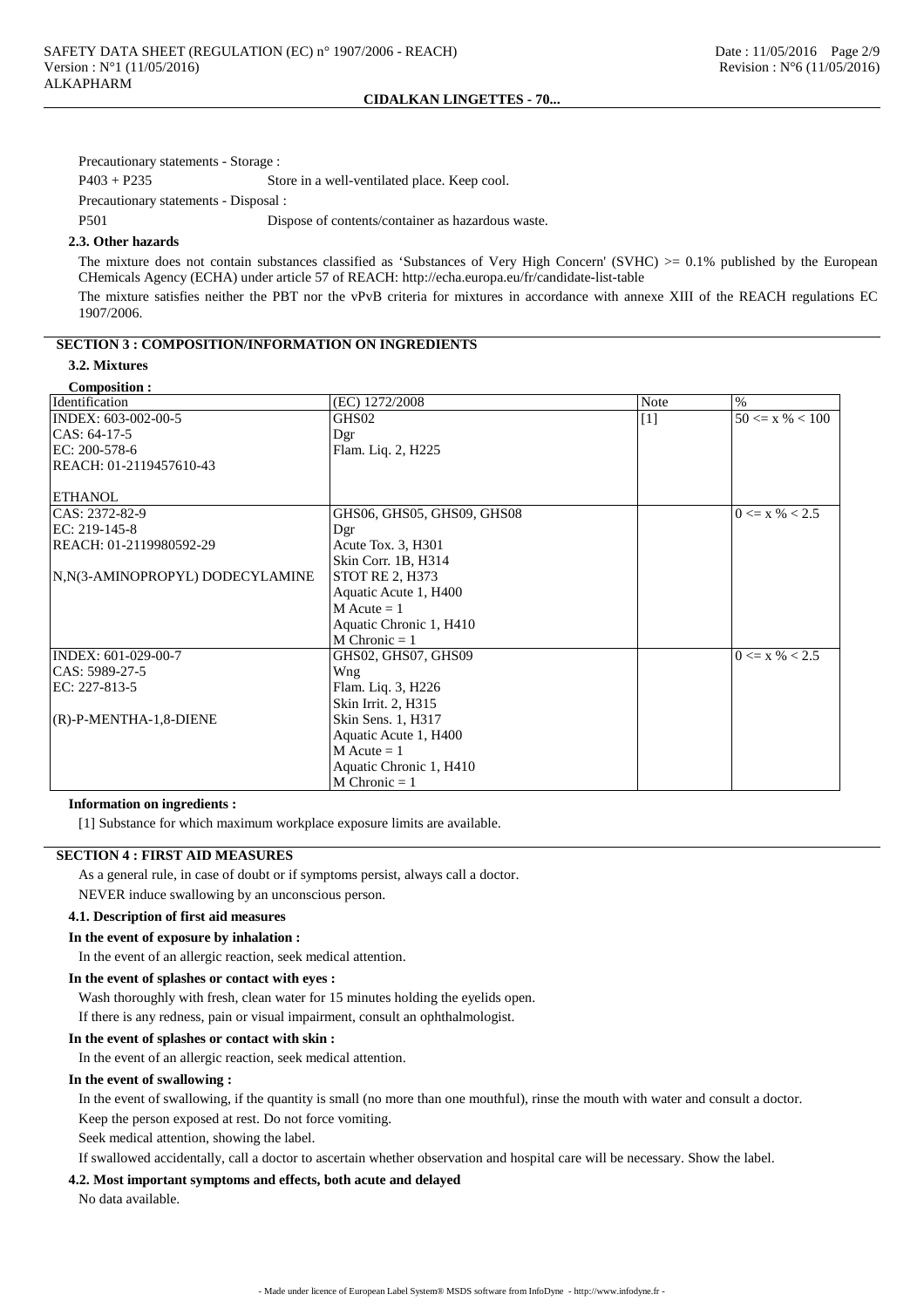## **4.3. Indication of any immediate medical attention and special treatment needed**

No data available.

## **SECTION 5 : FIREFIGHTING MEASURES**

#### Flammable.

Chemical powders, carbon dioxide and other extinguishing gas are suitable for small fires.

### **5.1. Extinguishing media**

Keep packages near the fire cool, to prevent pressurised containers from bursting.

## **Suitable methods of extinction**

- In the event of a fire, use :
- sprayed water or water mist
- water with AFFF (Aqueous Film Forming Foam) additive
- halon
- foam
- multipurpose ABC powder
- BC powder
- carbon dioxide (CO2)

Prevent the effluent of fire-fighting measures from entering drains or waterways.

## **Unsuitable methods of extinction**

In the event of a fire, do not use :

- water jet

## **5.2. Special hazards arising from the substance or mixture**

A fire will often produce a thick black smoke. Exposure to decomposition products may be hazardous to health.

Do not breathe in smoke.

In the event of a fire, the following may be formed :

- carbon monoxide (CO)
- carbon dioxide (CO2)

## **5.3. Advice for firefighters**

Fire-fighting personnel are to be equipped with autonomous insulating breathing apparatus.

## **SECTION 6 : ACCIDENTAL RELEASE MEASURES**

#### **6.1. Personal precautions, protective equipment and emergency procedures**

Consult the safety measures listed under headings 7 and 8.

## **For non first aid worker**

Because of the organic solvents contained in the mixture, eliminate sources of ignition and ventilate the area.

Avoid any contact with the skin and eyes.

## **For first aid worker**

First aid workers will be equipped with suitable personal protective equipment (See section 8).

#### **6.2. Environmental precautions**

Contain and control the leaks or spills with non-combustible absorbent materials such as sand, earth, vermiculite, diatomaceous earth in drums for waste disposal.

Prevent any material from entering drains or waterways.

If the product contaminates waterways, rivers or drains, alert the relevant authorities in accordance with statutory procedures Use drums to dispose of collected waste in compliance with current regulations (see section 13).

#### **6.3. Methods and material for containment and cleaning up**

Clean preferably with a detergent, do not use solvents.

#### **6.4. Reference to other sections**

No data available.

## **SECTION 7 : HANDLING AND STORAGE**

Requirements relating to storage premises apply to all facilities where the mixture is handled.

#### **7.1. Precautions for safe handling**

Always wash hands after handling.

Remove and wash contaminated clothing before re-using.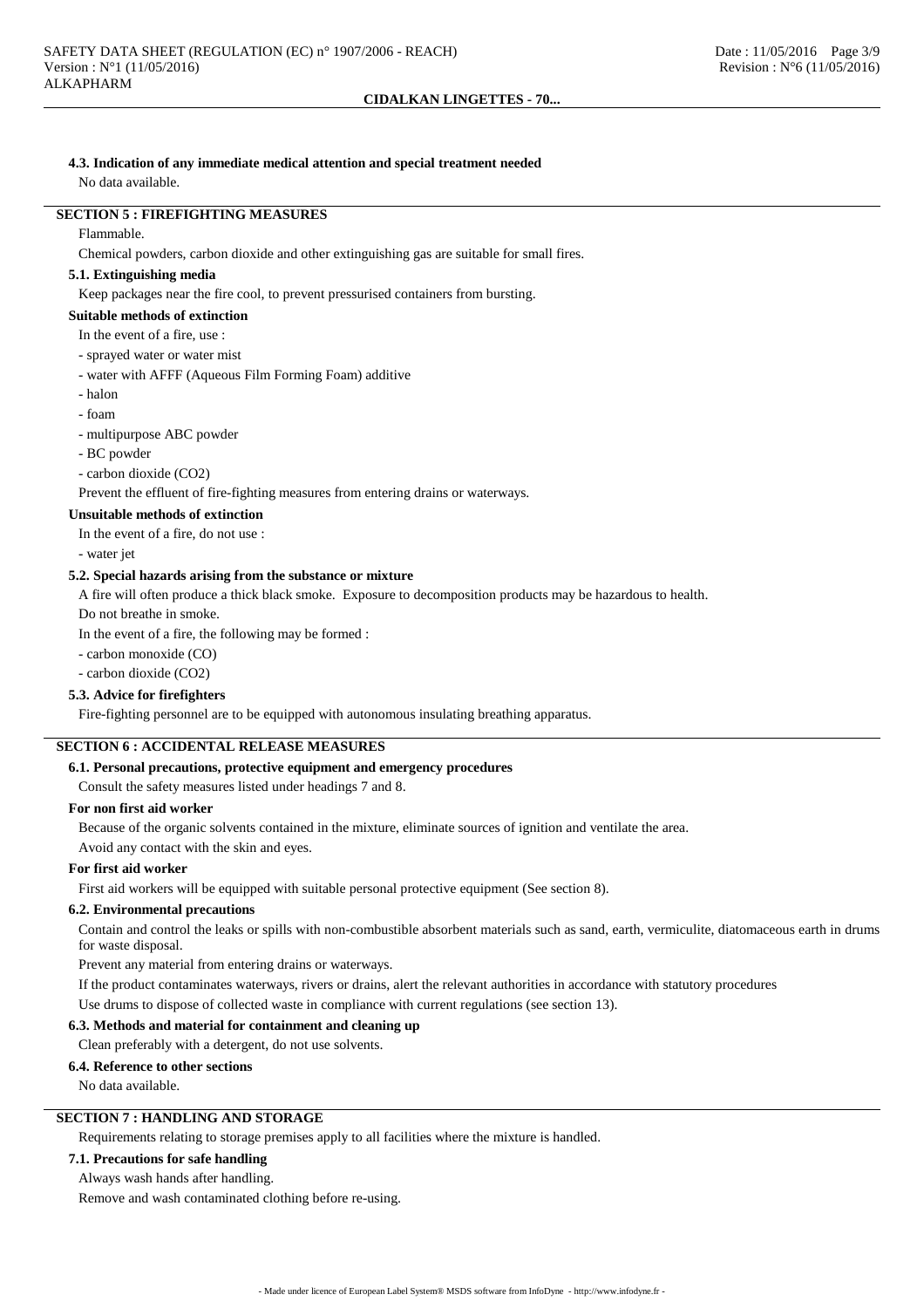Ensure that there is adequate ventilation, especially in confined areas.

Remove contaminated clothing and protective equipment before entering eating areas.

#### **Fire prevention :**

Handle in well-ventilated areas.

Vapours are heavier than air. They can spread along the ground and form mixtures that are explosive with air.

Prevent the formation of flammable or explosive concentrations in air and avoid vapor concentrations higher than the occupational exposure limits.

Prevent the accumulation of electrostatic charges with connections to earth.

The mixture can become electrostatically charged : always earth during decanting operations. Wear antistatic shoes and clothing and floors should be electrically conductive.

Use the mixture in premises free of naked flames or other sources of ignition and ensure that electrical equipment is suitably protected.

Keep packages tightly closed and away from sources of heat, sparks and naked flames.

Do not use tools which may produce sparks. Do not smoke.

Prevent access by unauthorised personnel.

**Recommended equipment and procedures :**

For personal protection, see section 8.

Observe precautions stated on label and also industrial safety regulations.

Avoid eye contact with this mixture.

Packages which have been opened must be reclosed carefully and stored in an upright position.

## **Prohibited equipment and procedures :**

No smoking, eating or drinking in areas where the mixture is used.

Never open the packages under pressure.

#### **7.2. Conditions for safe storage, including any incompatibilities**

No data available.

#### **Storage**

Keep out of reach of children.

Keep the container tightly closed in a dry, well-ventilated place.

Keep away from all sources of ignition - do not smoke.

Keep well away from all sources of ignition, heat and direct sunlight.

Avoid accumulation of electrostatic charges.

The floor must be impermeable and form a collecting basin so that, in the event of an accidental spillage, the liquid cannot spread beyond this area.

## **Packaging**

Always keep in packaging made of an identical material to the original.

### **7.3. Specific end use(s)**

No data available.

## **SECTION 8 : EXPOSURE CONTROLS/PERSONAL PROTECTION**

#### **8.1. Control parameters**

#### **Occupational exposure limits :**

- ACGIH TLV (American Conference of Governmental Industrial Hygienists, Threshold Limit Values, 2010) :

| <b>CAS</b>                                                | TWA :                | STEL:                     | Ceiling: | Definition :         | Criteria:  |         |
|-----------------------------------------------------------|----------------------|---------------------------|----------|----------------------|------------|---------|
| $64 - 17 - 5$                                             | $1000$ ppm           | $\overline{\phantom{a}}$  |          |                      |            |         |
| - Germany - AGW (BAuA - TRGS 900, 21/06/2010) :           |                      |                           |          |                      |            |         |
| CAS                                                       | VME:                 | VME:                      | Excess   | <b>Notes</b>         |            |         |
| $64 - 17 - 5$                                             | $500 \text{ ml/m}$ 3 | $960 \text{ mg/m}$        | 2(II)    | DFG. Y               |            |         |
| - France (INRS - ED984 : 2008) :                          |                      |                           |          |                      |            |         |
| <b>CAS</b>                                                | $VME-ppm$ :          | $VME-mg/m3$ : $VLE-ppm$ : |          | $VLE-mg/m3$ : Notes: |            | TMP No: |
| $64 - 17 - 5$                                             | 1000                 | 1900                      | 5000     | 9500                 |            | 84      |
| - UK / WEL (Workplace exposure limits, EH40/2005, 2007) : |                      |                           |          |                      |            |         |
| CAS                                                       | TWA :                | STEL:                     | Ceiling: | Definition:          | Criteria : |         |
| $64 - 17 - 5$                                             | $1000$ ppm           | $\overline{\phantom{a}}$  |          |                      |            |         |
|                                                           |                      |                           |          |                      |            |         |

### **8.2. Exposure controls**

#### **Personal protection measures, such as personal protective equipment**

Use personal protective equipment that is clean and has been properly maintained.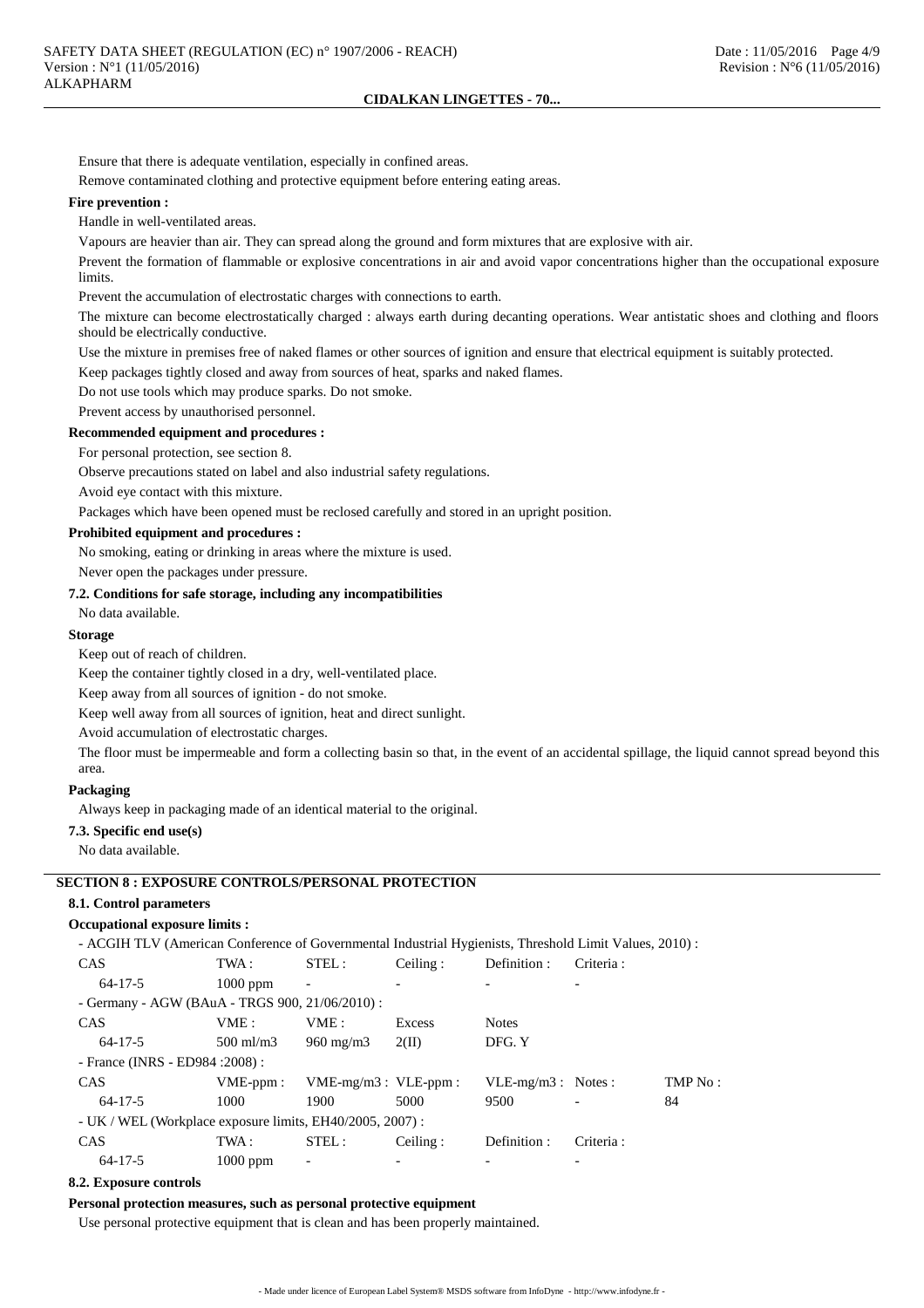Store personal protective equipment in a clean place, away from the work area.

Never eat, drink or smoke during use. Remove and wash contaminated clothing before re-using. Ensure that there is adequate ventilation, especially in confined areas.

## **- Eye / face protection**

Avoid contact with eyes.

Use eye protectors designed to protect against liquid splashes

Before handling, wear safety goggles with protective sides accordance with standard EN166.

In the event of high danger, protect the face with a face shield.

Prescription glasses are not considered as protection.

Individuals wearing contact lenses should wear prescription glasses during work where they may be exposed to irritant vapours.

Provide eyewash stations in facilities where the product is handled constantly.

#### **- Hand protection**

Use suitable protective gloves that are resistant to chemical agents in accordance with standard EN374.

Gloves must be selected according to the application and duration of use at the workstation.

Protective gloves need to be selected according to their suitability for the workstation in question : other chemical products that may be handled, necessary physical protections (cutting, pricking, heat protection), level of dexterity required.

Type of gloves recommended :

- Nitrile rubber (butadiene-acrylonitrile copolymer rubber (NBR))

Recommended properties :

- Impervious gloves in accordance with standard EN374

### **- Body protection**

Work clothing worn by personnel shall be laundered regularly.

After contact with the product, all parts of the body that have been soiled must be washed.

## **SECTION 9 : PHYSICAL AND CHEMICAL PROPERTIES**

#### **9.1. Information on basic physical and chemical properties**

| <b>General information:</b>                            |                 |
|--------------------------------------------------------|-----------------|
| Physical state:                                        | Fluid liquid.   |
| Colour: colourless                                     |                 |
| Odour : grapefruit                                     |                 |
| Important health, safety and environmental information |                 |
| pH:                                                    | $7.00$ .        |
|                                                        | Neutral.        |
| Boiling point/boiling range :                          | $>35^{\circ}$ C |
| Flash Point:                                           | 22.00 °C        |
| Vapour pressure $(50^{\circ}C)$ :                      | Not relevant.   |
| Density:                                               | < 1             |
| Water solubility:                                      | Dilutable.      |
| Melting point/melting range:                           | Not relevant.   |
| Self-ignition temperature :                            | Not relevant.   |
| Decomposition point/decomposition range :              | Not relevant.   |
| 9.2. Other information                                 |                 |

No data available.

## **SECTION 10 : STABILITY AND REACTIVITY**

#### **10.1. Reactivity**

No data available.

#### **10.2. Chemical stability**

This mixture is stable under the recommended handling and storage conditions in section 7.

#### **10.3. Possibility of hazardous reactions**

When exposed to high temperatures, the mixture can release hazardous decomposition products, such as carbon monoxide and dioxide, fumes and nitrogen oxide.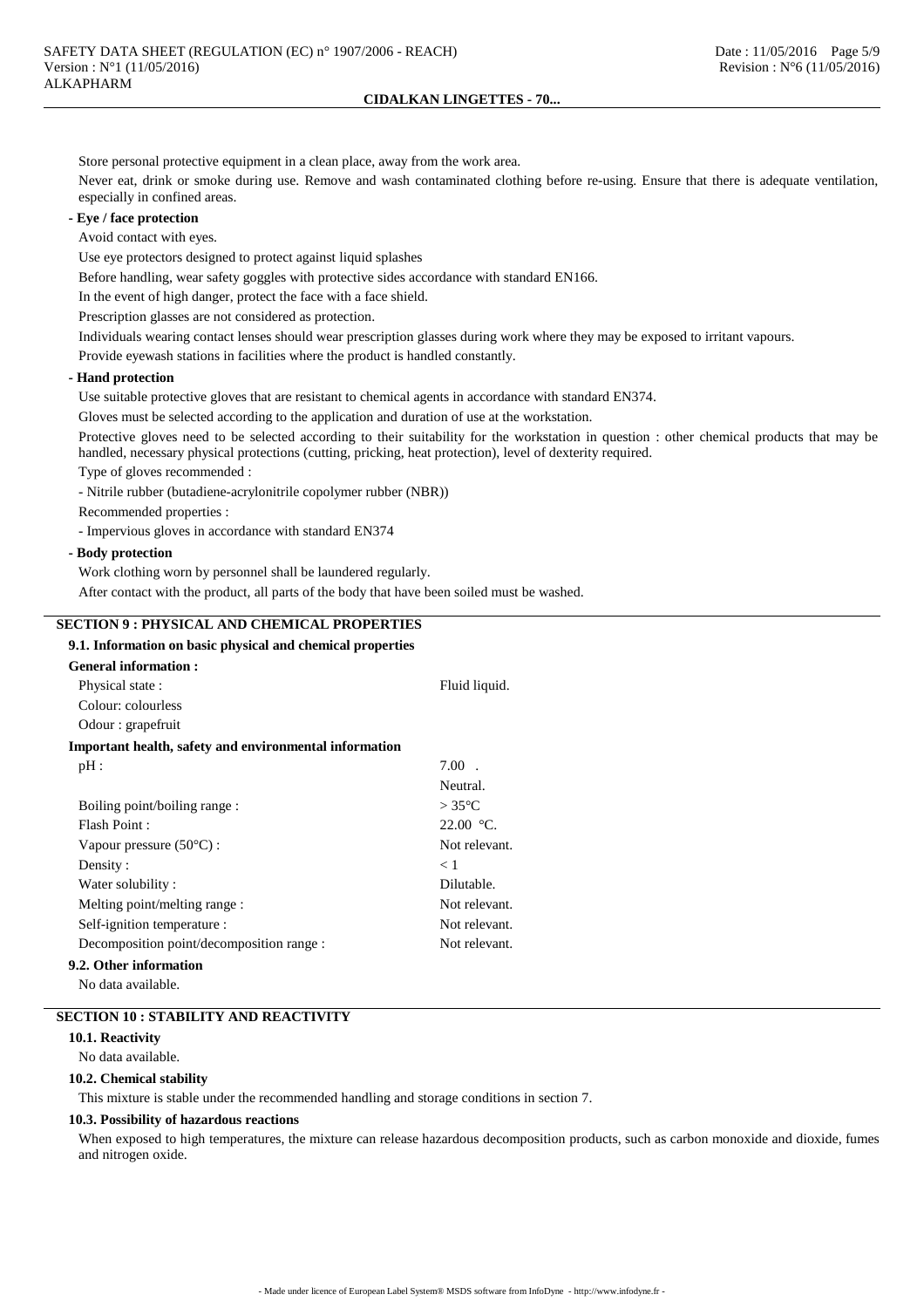## **10.4. Conditions to avoid**

Any apparatus likely to produce a flame or to have a metallic surface at high temperature (burners, electric arcs, furnaces etc.) must not be allowed on the premises.

Avoid :

- accumulation of electrostatic charges.

- heating
- heat

- flames and hot surfaces

- frost

**10.5. Incompatible materials**

### **10.6. Hazardous decomposition products**

The thermal decomposition may release/form :

- carbon monoxide (CO)

- carbon dioxide (CO2)

## **SECTION 11 : TOXICOLOGICAL INFORMATION**

## **11.1. Information on toxicological effects**

May have reversible effects on the eyes, such as eye irritation which is totally reversible by the end of observation at 21 days. Splashes in the eyes may cause irritation and reversible damage

## **11.1.1. Substances**

### **Acute toxicity :**

N,N(3-AMINOPROPYL) DODECYLAMINE (CAS: 2372-82-9) Oral route :  $LD50 > 50$  mg/kg Species : Rat (recommended by the CLP)

#### **Germ cell mutagenicity :**

N,N(3-AMINOPROPYL) DODECYLAMINE (CAS: 2372-82-9) No mutagenic effect.

## **11.1.2. Mixture**

## **Acute toxicity :**

Species : Rat LD50 > 2000 mg/kg

Average  $score = 0$ Duration of exposure : 72 h

Species : Rabbit

#### **Skin corrosion/skin irritation :**

Irritation : No observed effect.

**Serious damage to eyes/eye irritation :**

Causes serious eye irritation.

Corneal haze :  $\triangle$  Average score = 2

Conjunctival redness : Average score = 3

Conjunctival oedema : Average score = 1

Duration of exposure : 72 h Species : Rabbit

Iritis : Average score = 1.5 Duration of exposure : 72 h Species : Rabbit

> Duration of exposure : 72 h Species : Rabbit

Duration of exposure : 72 h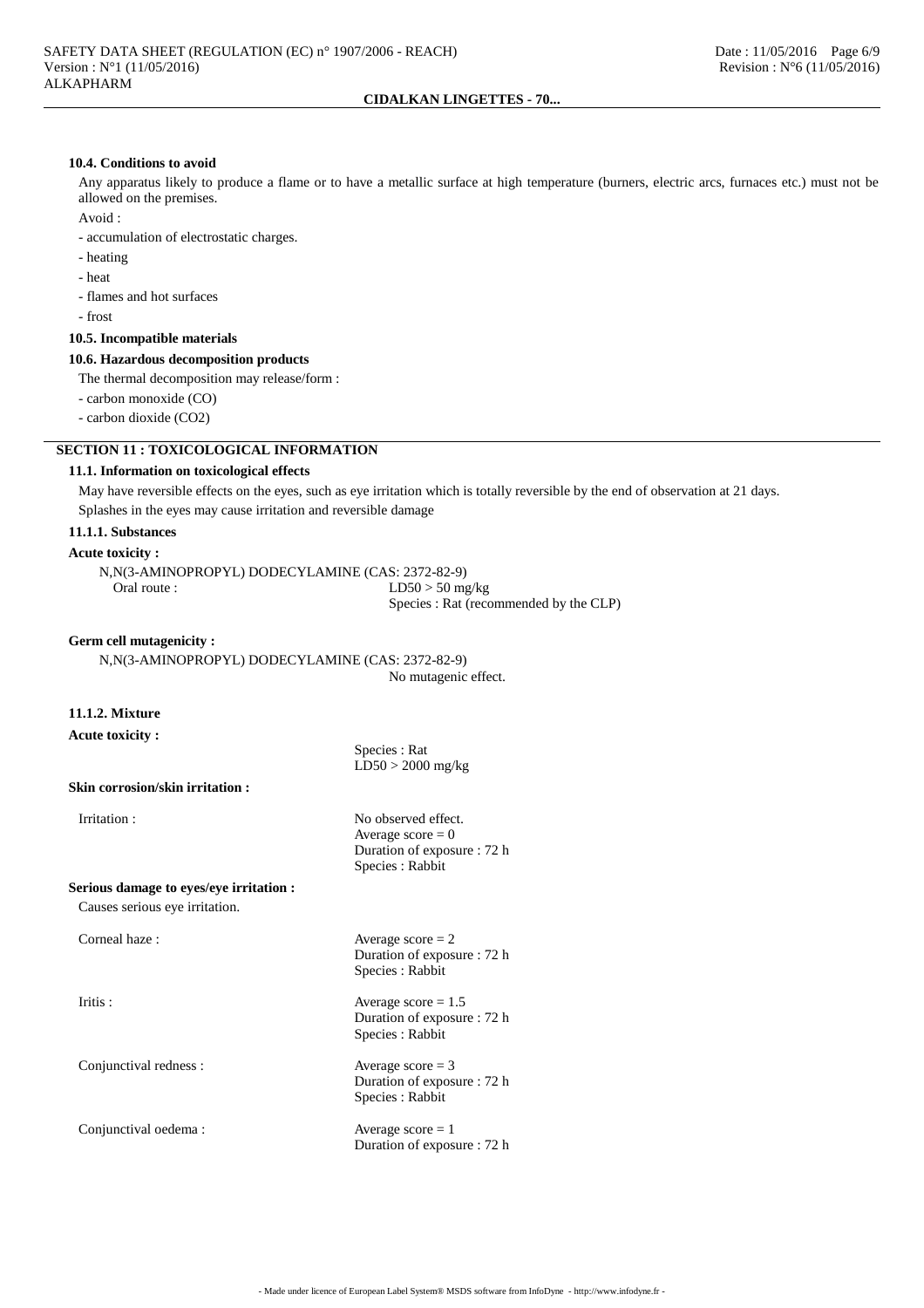**Respiratory or skin sensitisation :**

Contains at least one sensitising substance. May cause an allergic reaction.

Guinea Pig Maximisation Test (GMPT) : Non-sensitiser.

Species : Guinea pig

Species : Rabbit

#### **Monograph(s) from the IARC (International Agency for Research on Cancer) :**

CAS 64-17-5 : IARC Group 1 : The agent is carcinogenic to humans.

CAS 5989-27-5 : IARC Group 3 : The agent is not classifiable as to its carcinogenicity to humans.

## **SECTION 12 : ECOLOGICAL INFORMATION**

Harmful to aquatic life with long lasting effects.

The product must not be allowed to run into drains or waterways.

## **12.1. Toxicity**

## **12.1.1. Substances**

| N, N(3-AMINOPROPYL) DODECYLAMINE (CAS: 2372-82-9) |                             |
|---------------------------------------------------|-----------------------------|
| Fish toxicity:                                    | $LC50 > 0.1$ mg/l           |
|                                                   | Factor $M = 1$              |
|                                                   | Duration of exposure : 96 h |
| Crustacean toxicity:                              | $EC50 = 0.078$ mg/l         |
|                                                   | Factor $M = 10$             |
|                                                   | Species : Daphnia magna     |
|                                                   | Duration of exposure : 48 h |
| Algae toxicity:                                   | $ECr50 = 0.015$ mg/l        |
|                                                   | Factor $M = 10$             |

#### **12.1.2. Mixtures**

No aquatic toxicity data available for the mixture.

#### **12.2. Persistence and degradability**

Surfactants in this preparation comply with the standards of biodegradability as defined in Regulation (EC) No 648/2004 on detergents. N/A

Duration of exposure : 72 h

#### **12.2.1. Substances**

N,N(3-AMINOPROPYL) DODECYLAMINE (CAS: 2372-82-9) Biodegradability : Rapidly degradable.

#### **12.3. Bioaccumulative potential**

No data available.

## **12.4. Mobility in soil**

No data available.

**12.5. Results of PBT and vPvB assessment**

No data available.

## **12.6. Other adverse effects**

No data available.

## **SECTION 13 : DISPOSAL CONSIDERATIONS**

Proper waste management of the mixture and/or its container must be determined in accordance with Directive 2008/98/EC.

#### **13.1. Waste treatment methods**

Do not pour into drains or waterways.

## **Waste :**

Waste management is carried out without endangering human health, without harming the environment and, in particular without risk to water, air, soil, plants or animals.

Recycle or dispose of waste in compliance with current legislation, preferably via a certified collector or company.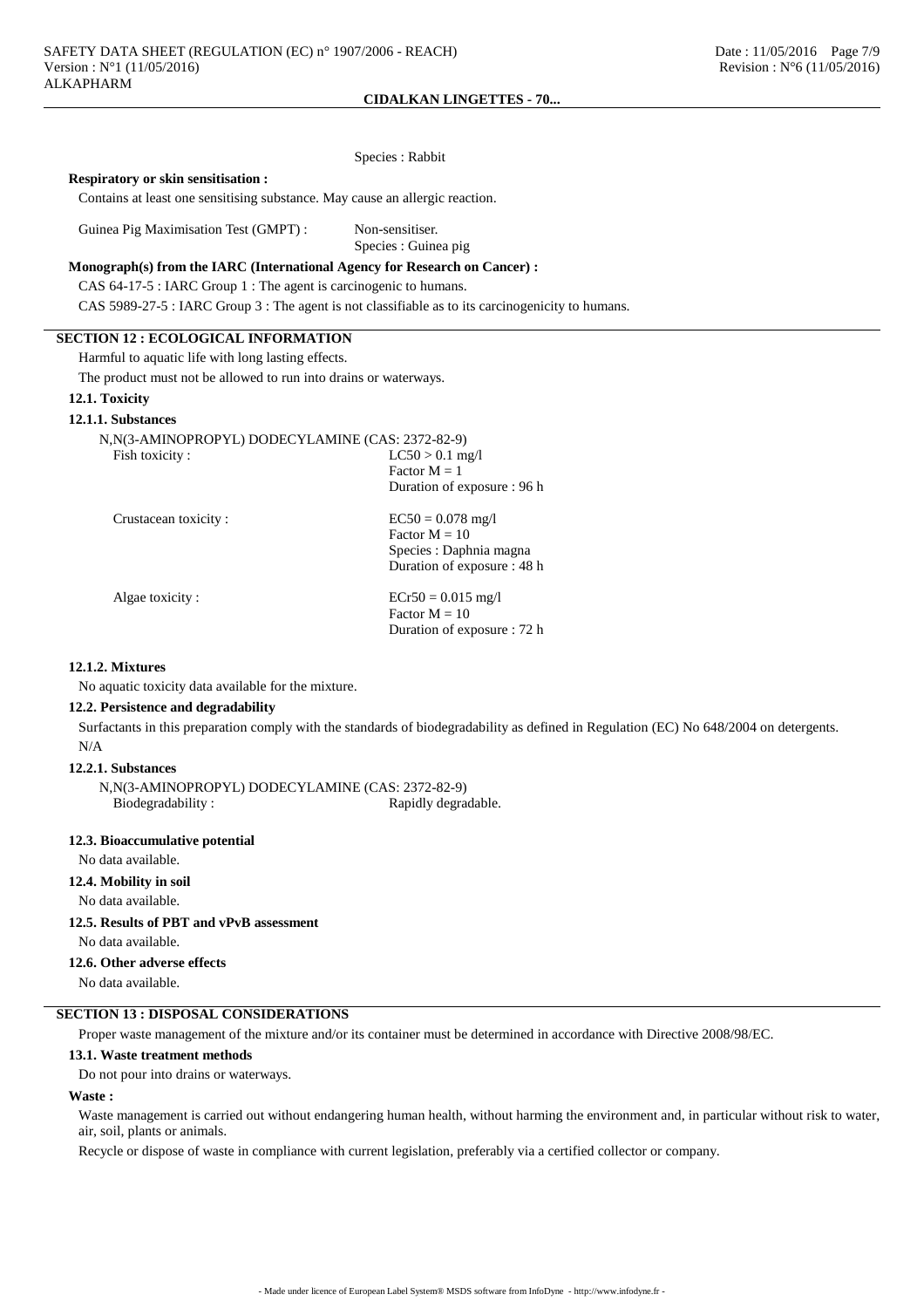Do not contaminate the ground or water with waste, do not dispose of waste into the environment.

### **Soiled packaging :**

Empty container completely. Keep label(s) on container. Give to a certified disposal contractor.

## **SECTION 14 : TRANSPORT INFORMATION**

Transport product in compliance with provisions of the ADR for road, RID for rail, IMDG for sea and ICAO/IATA for air transport (ADR 2015 - IMDG 2014 - ICAO/IATA 2015).

## **14.1. UN number**

3175

#### **14.2. UN proper shipping name**

UN3175=SOLIDS or mixtures of solids (such as preparations and wastes) CONTAINING FLAMMABLE LIQUID, N.O.S. having a flash-point up to 60 °C

(ethanol)

## **14.3. Transport hazard class(es)**

- Classification :



4.1

## **14.4. Packing group**

II

-

#### **14.5. Environmental hazards**

**14.6. Special precautions for user**

| <b>ADR/RID</b> | Class | Code    | Pack gr. | Label    | Ident.          | LQ             | Provis.         | EO   | Cat. | Tunnel |
|----------------|-------|---------|----------|----------|-----------------|----------------|-----------------|------|------|--------|
|                | 4.1   | F1      | IІ       | 14.1     | 40              | $1 \text{ kg}$ | 216 274 601     | E2   | ∠    | E      |
|                |       |         |          |          |                 |                |                 |      |      |        |
| <b>IMDG</b>    | Class | 2°Label | Pack gr. | LQ       | <b>EMS</b>      | Provis.        | EQ              |      |      |        |
|                | '4.1  |         | IІ       | kg       | $FA.S-I$        | 216 274        | E2              |      |      |        |
|                |       |         |          |          |                 |                |                 |      |      |        |
| <b>IATA</b>    | Class | 2°Label | Pack gr. | Passager | Passager        | Cargo          | Cargo           | note | EQ   |        |
|                | '4.1  |         | IІ       | 445      | $15 \text{ kg}$ | 448            | $50 \text{ kg}$ | A46  | E2   |        |
|                | '4.1  |         | II       | Y441     | 5 kg            |                |                 | A46  | E2   |        |

For limited quantities, see part 2.7 of the OACI/IATA and chapter 3.4 of the ADR and IMDG.

For excepted quantities, see part 2.6 of the OACI/IATA and chapter 3.5 of the ADR and IMDG.

**14.7. Transport in bulk according to Annex II of Marpol and the IBC Code**

No data available.

## **SECTION 15 : REGULATORY INFORMATION**

**15.1. Safety, health and environmental regulations/legislation specific for the substance or mixture**

### **- Classification and labelling information included in section 2:**

The following regulations have been used:

- EU Regulation No. 1272/2008 amended by EU Regulation No. 487/2013.
- EU Regulation No. 1272/2008 amended by EU Regulation No. 758/2013.
- EU Regulation No. 1272/2008 amended by EU Regulation No. 944/2013.
- EU Regulation No. 1272/2008 amended by EU Regulation No. 605/2014.
- EU Regulation No. 1272/2008 amended by EU Regulation No. 1297/2014.

## **- Container information:**

No data available.

### **- Particular provisions :**

No data available.